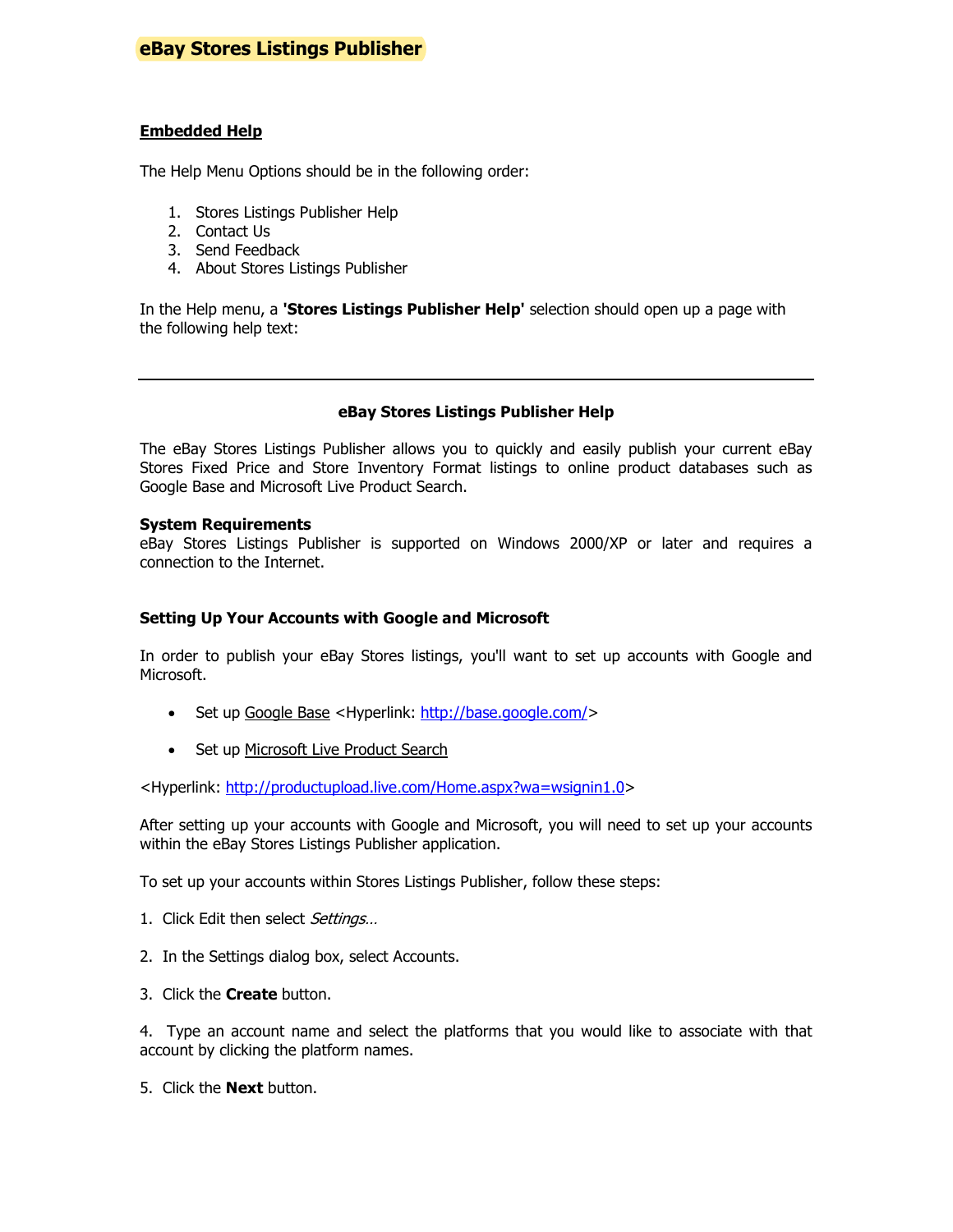6. Enter your User ID and password for the platform that you have selected, then click the Log In button.

You can now view your newly created Account in the Platform Accounts window.

It is possible to have several platform accounts with each supported platform.

You can rename, edit, or delete your accounts by selecting the account name in the window.

Note: Your account information with Google or Microsoft will not be sent to eBay. Your User ID and password for Google and Microsoft product search accounts can be stored in the eBay Stores Listings Publisher and will only be used to sign in to your accounts to publish your listings.

### Setting up your eBay Account Settings

Note: The eBay Stores Listings Publisher will verify your eBay account information through a secure third-party eBay partner.

To setup your eBay account settings, follow these steps:

- 1. Click File then select Connect to eBay...
- 2. In the Connect to eBay dialog box, enter the eBay User ID that you have associated with your eBay Store subscription.
- 3. Click the **Connect** button.

If your eBay Account has not been authenticated within eBay Stores Listings Publisher, you will be required to get eBay authorization by following these steps:

- 1. Click the Launch eBay button and enter your eBay User ID and Password.
- 1. Click the **Agree and Continue** button to authorize eBay Stores Listings Publisher to access your eBay account information.
- 2. Click the **Close Window** button to return to the Authentication dialog box.
- 3. Click the **Confirm Authorization** button.
- 4. Once your account has been successfully verified, you can connect to Stores Listings Publisher to download your Stores listings.

Your eBay connection details will be saved by the eBay Stores Listings Publisher. You can link multiple eBay accounts by simply repeating the steps above for each account. You can view all your connected accounts from Stores Listings Publisher by clicking View then selecting Summary... The Account Summary dialogue box will display all of your connected eBay accounts and their associated platforms.

### Connect to eBay

To connect to your eBay account and download your listings, follow these steps:

- 1. Click File then select Connect to eBay...
- 2. Select your eBay ID from the Connect to eBay dialog box.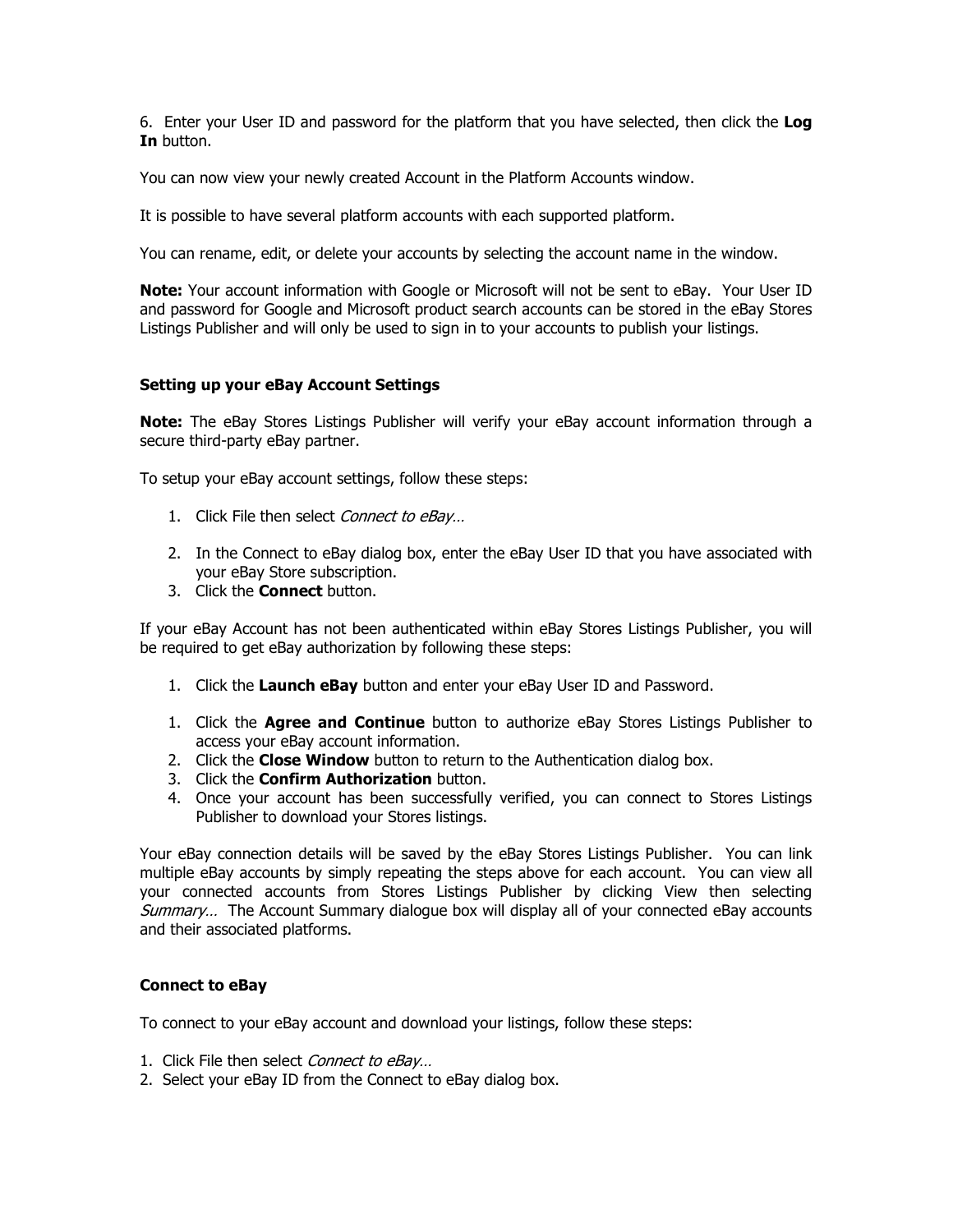3. Select the "Automatically connect when the application starts" check box to automatically connect to eBay every time the application starts (optional).

- 4. Click the **Connect** button to download all of your listings.
- 5. View your listings in the listings view window.

### Downloading Your eBay Stores Listings

After you have connected to eBay, your listings will appear automatically in the listings view window. As you make changes to your selected listings or add new ones to your list, you may wish to refresh the page to view your updates.

In order to refresh your listings, you can do any of the following:

- Click the **Refresh** button at the top of the page.
- Click File and select Refresh Listings.

### Selecting Listings to Publish

Once you have connected to your eBay Account and downloaded all your listings, there are 3 ways to select the listings you want to publish:

Individually:, you can select individual listings for upload by simply clicking the listings using your mouse.

Select All: If you would like to publish all your listings, click Edit menu, then choose Select All.

By Category: You can also filter the listings by selecting categories from the Listings Categories pull-down menu.

### Publishing Your Listings

To publish your selected listings, follow these steps:

- 1. Click the **Publish** button at the top of the page or click File, then select *Publish Listings...*
- 2. Select the platforms that you would like to publish your selected listings to.
- 3. Click the Publish button.

### Verifying your published listings

After your listings have been published, you can view them by clicking View and selecting Summary…

You can also sign in to your Google Base and Microsoft Live Product Search accounts to view your published listings.

Google Base Dashboard <Hyperlink: http://base.google.com/base/dashboard?hl=en\_US>